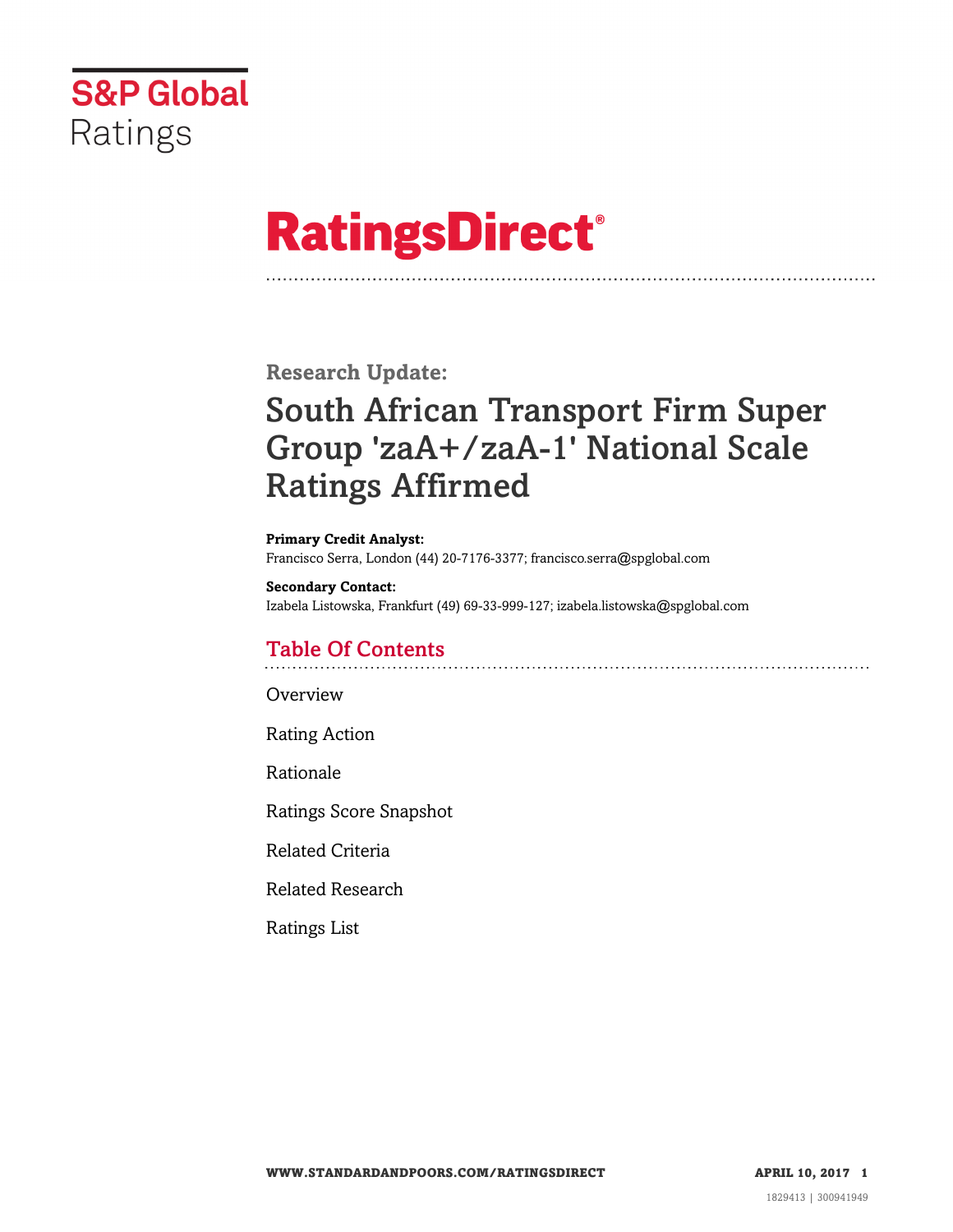**Research Update:**

## South African Transport Firm Super Group 'zaA+/zaA-1' National Scale Ratings Affirmed

#### <span id="page-1-0"></span>**Overview**

- On April 3, 2017, we lowered our long-term foreign currency sovereign credit rating on the Republic of South Africa to 'BB+' and the long-term local currency rating to 'BBB-', and maintained our negative outlook.
- We anticipate that South Africa-based transportation firm Super Group will likely maintain sufficient liquidity to cover its future commitments, even if the sovereign suffered an extreme stress event.
- Over the last few years, Super Group has considerably diversified its cash flow generation to low risk countries such as Australia, the U.K., and Germany.
- We are therefore affirming our 'zaA+' long-term national scale rating and 'zaA-1' short-term national scale rating on Super Group.
- The ratings incorporate our view that Super Group will maintain financial ratios consistent with its modest financial risk profile, despite its acquisitive financial policy and the difficult trading conditions it faces in the South African market.

#### <span id="page-1-1"></span>Rating Action

On April 10, 2017, S&P Global Ratings affirmed its 'zaA+' long-term South Africa national scale rating and 'zaA-1' short-term South Africa national scale rating on transportation firm Super Group Ltd.

#### <span id="page-1-2"></span>Rationale

The affirmation follows the downgrade of South Africa on April 3, 2017, and reflects our view that Super Group will likely maintain sufficient liquidity to cover its commitments, even in the event of hypothetical extreme stress on the sovereign associated with a default (see "South Africa Long-Term Foreign Currency Rating Cut To 'BB+' On Political And Institutional Uncertainty; Outlook Negative," published on RatingsDirect). We think that Super Group's solid balance sheet and track record of operating cash flow generation, combined with an ample cash balance--of which about half is held in low risk countries--will protect the company in a stress scenario. Nevertheless, we assess Super Group's sensitivity to country risk as high, due to its still significant reliance on domestic economic demand and its exposure to related country risks in its home country. We therefore believe that the company's credit quality may be affected should the sovereign's credit quality continue to deteriorate.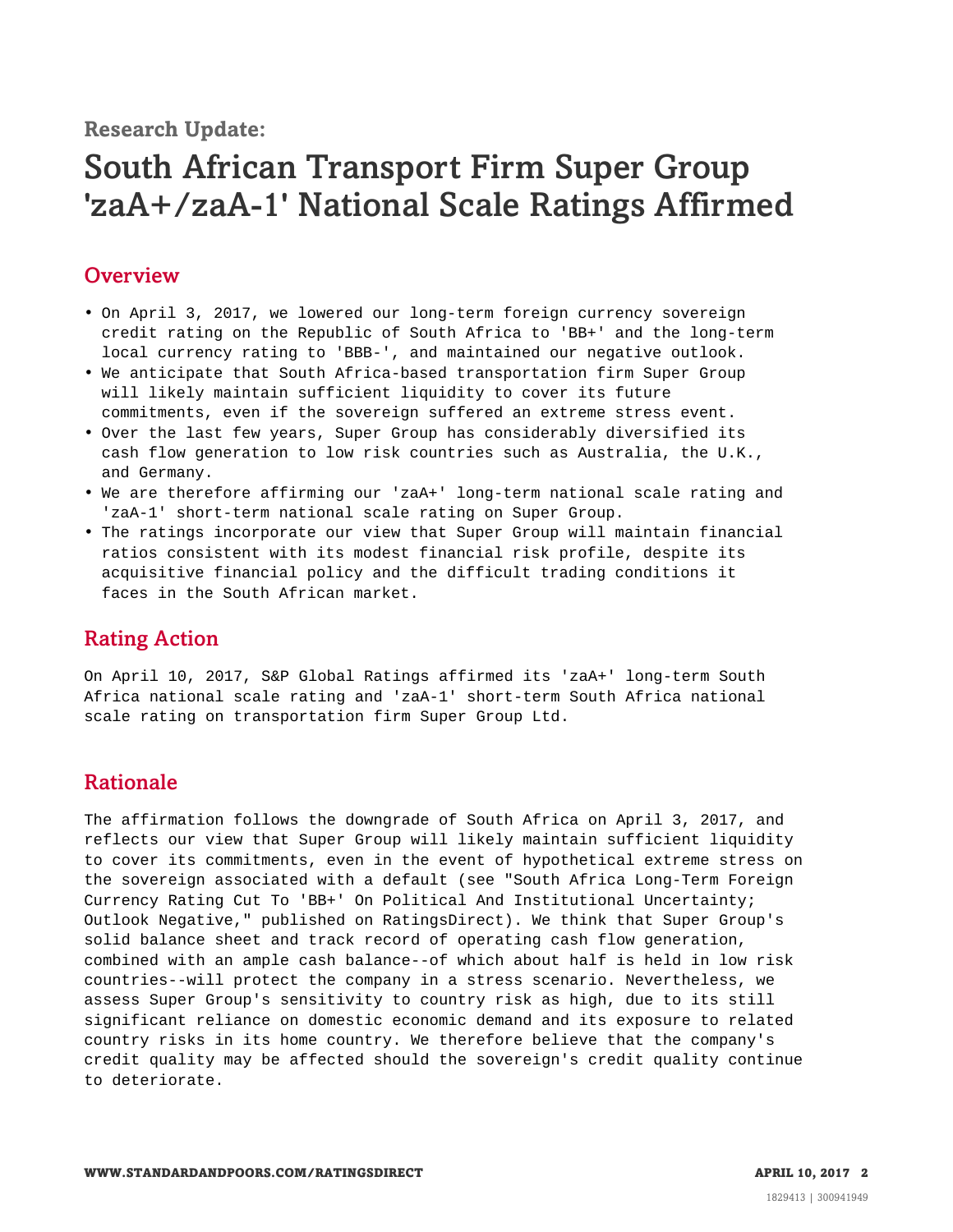Over the last few years, Super Group has significantly increased its earnings generation through acquisitions from low risk countries such as Australia, the U.K., and Germany. We estimate that these countries currently contribute more than 45% to the group's EBITDA and about 55% of the group's assets are in these countries. Furthermore, we understand that the company manages its group financing and liquidity such that most foreign-exchange denominated calls on cash (such as capital expenditure [capex] and debt maturities) are matched with available cash on hand and forecast fund generation in the respective hard currencies.

We view Super Group's business model as more resilient to an economic downturn, based on the company's diversification into more stable countries, which will counterbalance weak prospects in the South African economy. Moreover, we think Super Group's increase in diversity, supported by its balanced exposure to mature and emerging markets, will partly mitigate downside risks through a cycle. It will also help the company withstand any potential exposure to changes in regulation or specific regional downturns better than some competitors.

On the other hand, we believe that Super Group's relatively small scale--mainly in its supply chain and dealership division, where it competes with much larger players--limits the assessment. Although the company remains cost competitive, rendering stable profit margins, we think that its ability for superior pricing is limited due to high price competition in the logistics business. Moreover, we think Super Group's exposure to the highly fragmented cyclical and competitive logistics services market in South Africa diminishes its organic growth prospects given the current weak economic expectations in the country.

In our base case, we assume:

- Revenue growth of about 15% in fiscal year 2017 (ending June), mainly attributable to recent acquisitions being accounted for the full year and modest organic growth expectations of about 2%, in line with weighted-average GDP growth for South Africa, Australia, Germany, and the U.K.
- Adjusted EBITDA margin of about 10%-11% in 2017, marginally down from 2016 and mostly reflecting our view that pricing competition across most of Super Group's end markets will continue.
- Relatively high capex of about South African rand (ZAR) 1,225 million.
- No dividend payments for the next 12-18 months.

Based on these assumptions, we arrive at the following credit measures:

- Funds from operations (FFO) to debt of about 70% in fiscal year 2017, improving to about 100% in fiscal year 2018.
- Strong FFO to interest cover of about 7x in these two years.

Super Group's financial risk profile is supported by its track record of generating positive free cash flow as a result of its balanced approach to both capex and acquisitions. Although the company has adequate headroom under its financial profile, we remain focused on how Super Group balances its need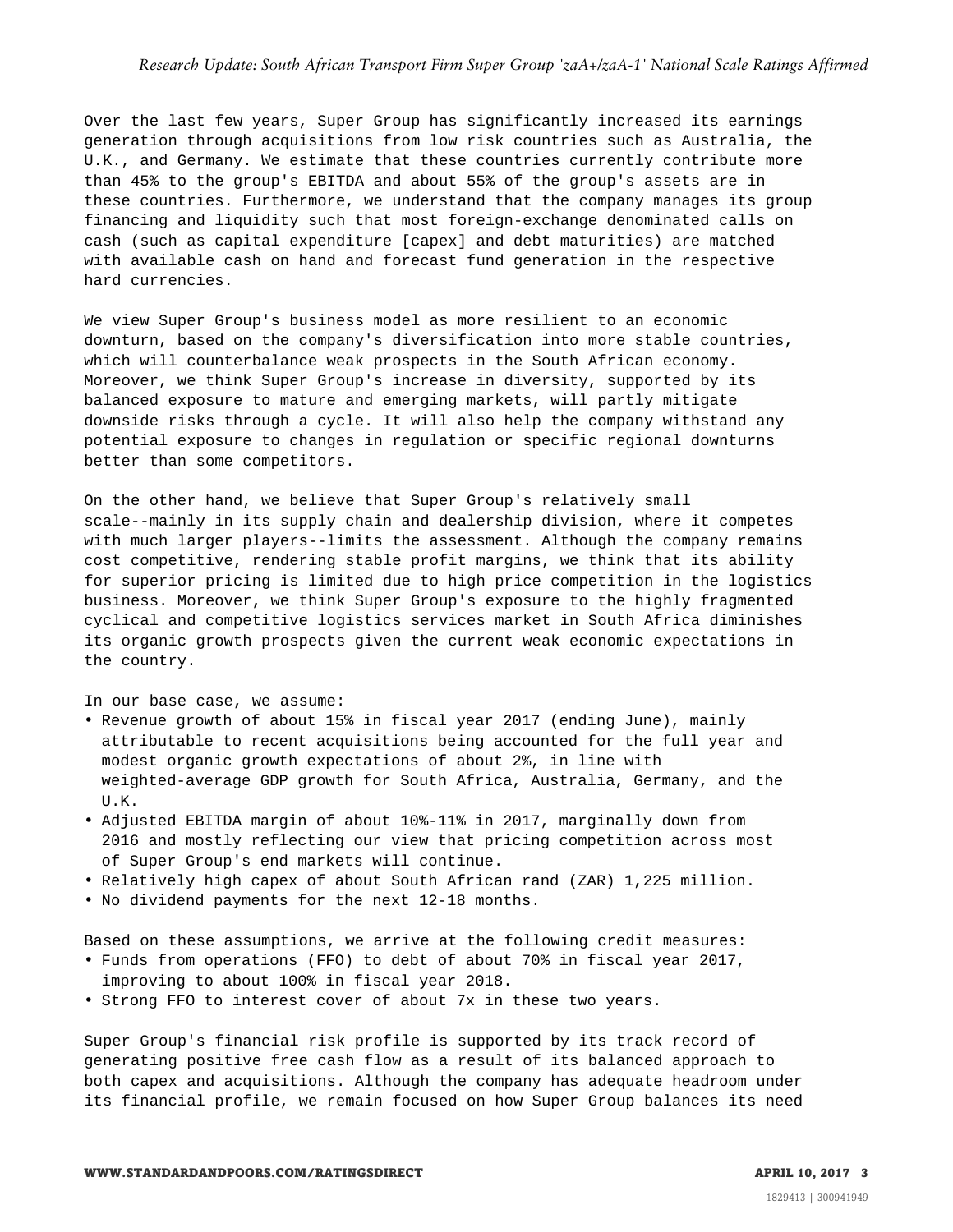to retain cash for acquisitions and desire to return capital to its shareholders, although we do not expect aggressive shareholder distributions.

#### Liquidity

We assess Super Group's liquidity as adequate. We forecast that sources will cover uses by more than 1.2x for the 12 months ending Dec. 31, 2017. In addition, we assume that sources will exceed uses even if EBITDA declines by more than 15%.

Principal liquidity sources over the 12 months starting from Dec. 31, 2016 include:

- Cash and cash equivalents of about ZAR2.5 billion;
- Availability under long-term committed bank lines of ZAR565 million and an overdraft of  $\epsilon$ 7.5 million available in Germany; and
- FFO of about ZAR2 billion.

Principal liquidity uses over the same period include:

- Scheduled debt amortization of about ZAR1.5 billion;
- Working capital outflows of about ZAR235 million; and
- Capex of about ZAR1.2 billion.

We understand that the general funding documentation includes minimum capital adequacy and net interest coverage ratios to be tested quarterly. We expect that headroom under these covenants will remain adequate and that the group will be able to meet its cash needs with internally generated funds.

#### <span id="page-3-0"></span>Ratings Score Snapshot

National Scale Ratings: zaA+/--/zaA-1

Business risk: Fair

- Country risk: Intermediate
- Industry risk: Intermediate
- Competitive position: Fair

Financial risk: Modest

• Cash flow/Leverage: Modest

Modifiers

- Diversification/Portfolio effect: Neutral (no impact)
- Capital structure: Neutral (no impact)
- Liquidity: Adequate (no impact)
- Financial policy: Negative (-1 notch)
- Management and governance: Fair (no impact)
- Comparable rating analysis: Neutral (no impact)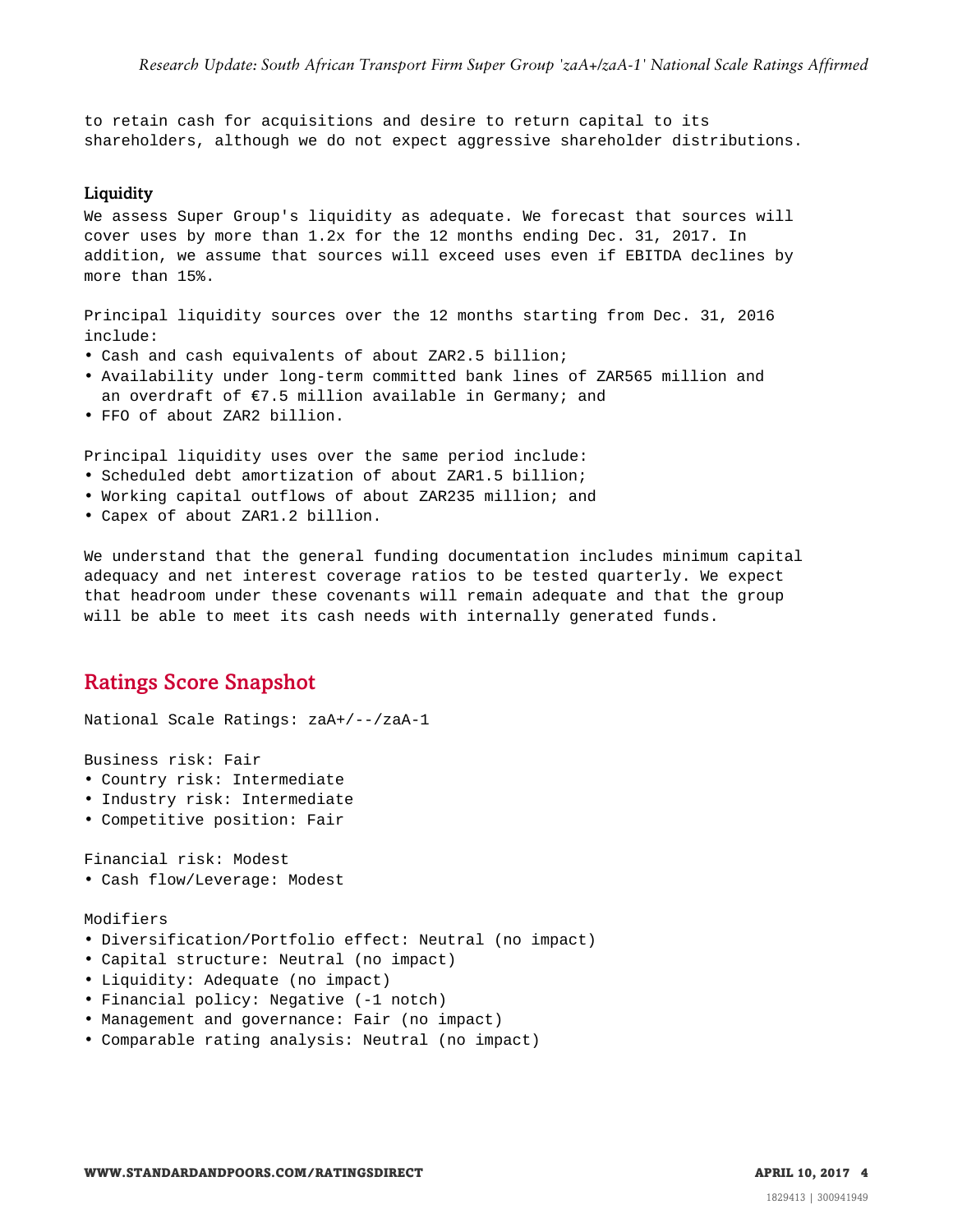#### <span id="page-4-0"></span>Related Criteria

- General Criteria: S&P Global Ratings' National And Regional Scale Mapping Tables, June 01, 2016
- Criteria Corporates General: Methodology And Assumptions: Liquidity Descriptors For Global Corporate Issuers, Dec. 16, 2014
- General Criteria: National And Regional Scale Credit Ratings, Sept. 22, 2014
- Criteria Corporates Industrials: Key Credit Factors For The Railroad And Package Express Industry, Aug. 12, 2014
- General Criteria: Group Rating Methodology, Nov. 19, 2013
- General Criteria: Country Risk Assessment Methodology And Assumptions, Nov. 19, 2013
- Criteria Corporates Industrials: Key Credit Factors For The Business And Consumer Services Industry, Nov. 19, 2013
- Criteria Corporates General: Corporate Methodology: Ratios And Adjustments, Nov. 19, 2013
- Criteria Corporates General: Corporate Methodology, Nov. 19, 2013
- General Criteria: Ratings Above The Sovereign--Corporate And Government Ratings: Methodology And Assumptions, Nov. 19, 2013
- General Criteria: Methodology: Industry Risk, Nov. 19, 2013
- General Criteria: Methodology For Linking Short-Term And Long-Term Ratings For Corporate, Insurance, And Sovereign Issuers, May 07, 2013
- General Criteria: Methodology: Management And Governance Credit Factors For Corporate Entities And Insurers, Nov. 13, 2012
- General Criteria: Use Of CreditWatch And Outlooks, Sept. 14, 2009
- <span id="page-4-1"></span>• Criteria - Corporates - General: 2008 Corporate Criteria: Rating Each Issue, April 15, 2008

#### Related Research

<span id="page-4-2"></span>• South Africa Long-Term Foreign Currency Rating Cut To 'BB+' On Political And Institutional Uncertainty; Outlook Negative, April 3, 2017

#### Ratings List

Ratings Affirmed

Super Group Ltd. Corporate Credit Rating South Africa National Scale zaA+/--/zaA-1

**Additional Contact:** Industrial Ratings Europe; Corporate\_Admin\_London@spglobal.com

Certain terms used in this report, particularly certain adjectives used to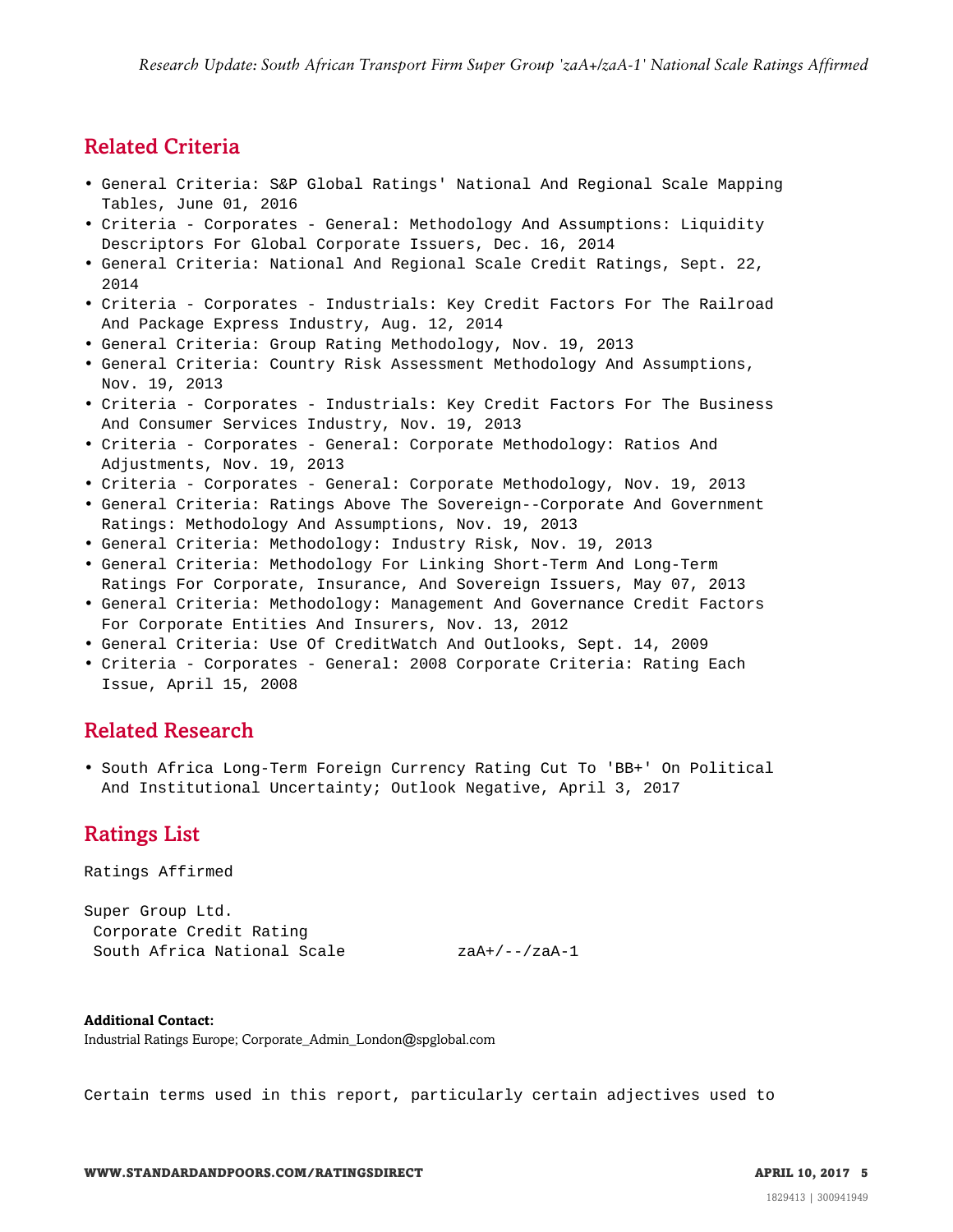express our view on rating relevant factors, have specific meanings ascribed to them in our criteria, and should therefore be read in conjunction with such criteria. Please see Ratings Criteria at www.standardandpoors.com for further information. Complete ratings information is available to subscribers of RatingsDirect at www.globalcreditportal.com and at spcapitaliq.com. All ratings affected by this rating action can be found on the S&P Global Ratings' public website at www.standardandpoors.com. Use the Ratings search box located in the left column. Alternatively, call one of the following S&P Global Ratings numbers: Client Support Europe (44) 20-7176-7176; London Press Office (44) 20-7176-3605; Paris (33) 1-4420-6708; Frankfurt (49) 69-33-999-225; Stockholm (46) 8-440-5914; or Moscow 7 (495) 783-4009.